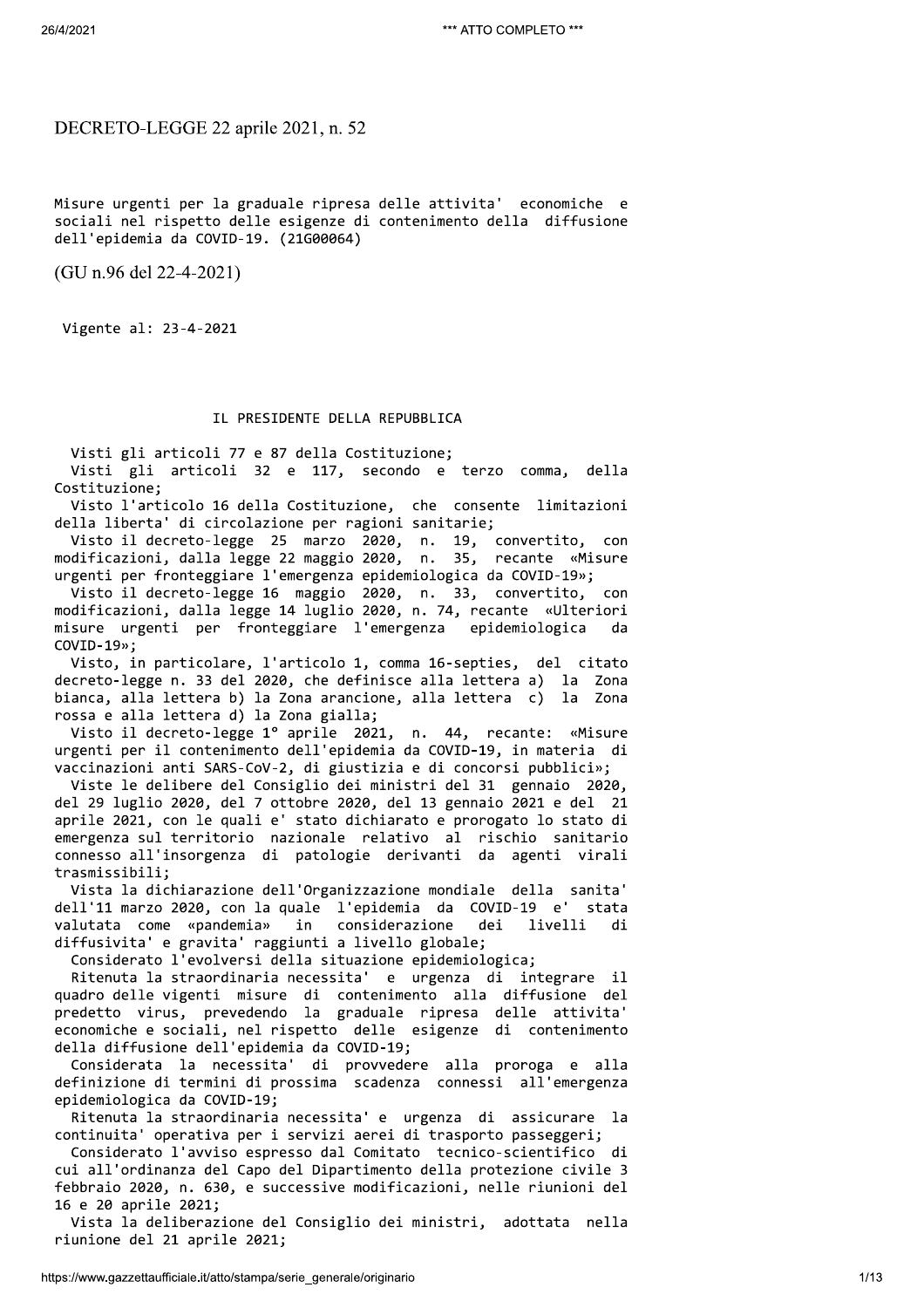Sulla proposta del Presidente del Consiglio dei ministri e del Ministro della salute;

**Fmana** 

# il seguente decreto-legge:

# Art. 1

Ripristino della disciplina delle zone gialle e ulteriori misure per contenere e contrastare l'emergenza epidemiologica da COVID-19.

1. Fatto salvo quanto diversamente disposto dal presente decreto, dal 1º maggio al 31 luglio 2021, si applicano le misure di cui al attuazione provvedimento adottato in data 2 marzo 2021, in dell'articolo 2, comma 1, del decreto-legge 25 marzo 2020, n. 19, convertito, con modificazioni, dalla legge 22 maggio 2020, n. 35.

2. Dal 26 aprile 2021 cessano di avere efficacia le disposizioni di cui all'articolo 1, comma 2, del decreto-legge 1° aprile 2021, n. 44, e sono conseguentemente consentiti gli spostamenti in entrata e in uscita dai territori delle Regioni e delle Province autonome di Trento e Bolzano che si collocano nelle zone bianca e gialla.

3. Dal 1º maggio al 31 luglio 2021, le misure stabilite per la zona rossa si applicano anche nelle regioni e province autonome di Trento e Bolzano individuate con ordinanza del Ministro della salute ai sensi dell'articolo 1, comma 16-bis, del decreto-legge 16 maggio 2020, n. 33, convertito, con modificazioni, dalla legge 14 luglio 2020, n. 74, nelle quali l'incidenza cumulativa settimanale dei contagi e' superiore a 250 casi ogni 100.000 abitanti, sulla base dei dati validati dell'ultimo monitoraggio disponibile.

4. Dal 1º maggio al 31 luglio 2021, i Presidenti delle regioni e delle province autonome di Trento e Bolzano possono disporre l'applicazione delle misure stabilite per la zona rossa, nonche' ulteriori, motivate, misure piu' restrittive tra quelle previste dall'articolo 1, comma 2, del decreto-legge n. 19 del 2020, fatto salvo quanto previsto dall'articolo 3, comma 1:

a) nelle province in cui l'incidenza cumulativa settimanale dei contagi e' superiore a 250 casi ogni 100.000 abitanti;

b) nelle aree in cui la circolazione di varianti di SARS-CoV-2 determina alto rischio di diffusivita' o induce malattia grave.

### Art. 2

# Misure relative agli spostamenti

1. Gli spostamenti in entrata e in uscita dai territori collocati in zona arancione o rossa sono consentiti, oltre che per comprovate esigenze lavorative o per situazioni di necessita' o per motivi di salute, nonche' per il rientro ai propri residenza, domicilio o abitazione, anche ai soggetti muniti delle certificazioni verdi COVID-19 di cui all'articolo 9.

2. Dal 26 aprile al 15 giugno 2021, nella zona gialla e, in ambito comunale, nella zona arancione, e' consentito lo spostamento verso una sola abitazione privata abitata, una volta al giorno, nel rispetto dei limiti orari agli spostamenti di cui ai provvedimenti adottati in attuazione dell'articolo 2 del decreto-legge n. 19 del 2020 e nel limite di quattro persone ulteriori rispetto a quelle ivi gia' conviventi, oltre ai minorenni sui quali tali persone esercitino la responsabilita' genitoriale e alle persone con disabilita' o non autosufficienti, conviventi. Lo spostamento di cui al presente comma non e' consentito nei territori nei quali si applicano le misure stabilite per la zona rossa.

3. I provvedimenti di cui all'articolo  $2,$ comma del  $2.$ decreto-legge n. 19 del 2020, individuano i casi nei quali le certificazioni verdi COVID-19, rilasciate o riconosciute ai sensi dell'articolo 9, consentono di derogare a divieti di spostamento da e per l'estero o a obblighi di sottoporsi a misure sanitarie in dipendenza dei medesimi spostamenti.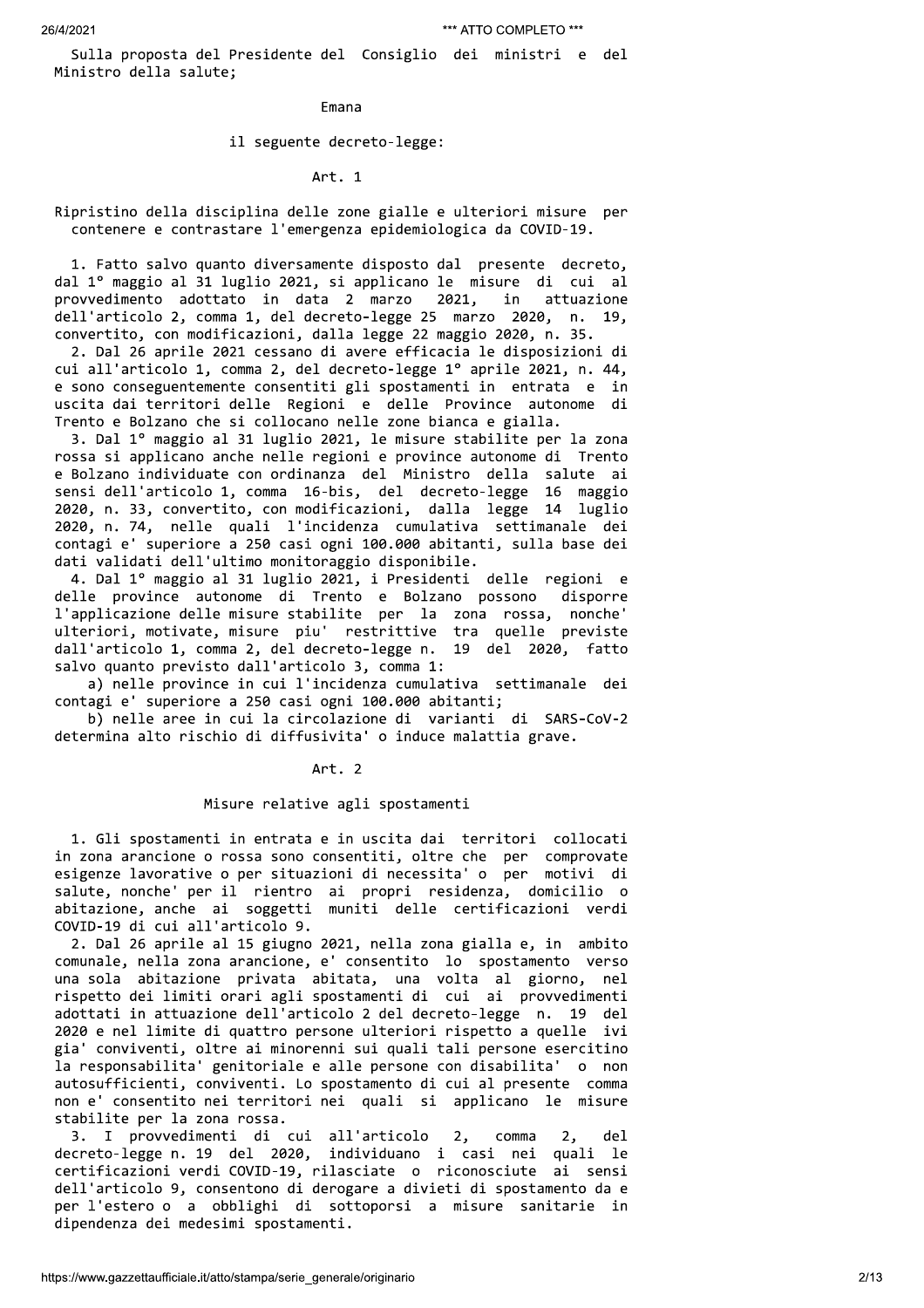Disposizioni urgenti per le attivita' scolastiche e didattiche delle scuole di ogni ordine e grado e per l'istruzione superiore.

1. Dal 26 aprile 2021 e fino alla conclusione dell'anno scolastico 2020-2021, e' assicurato in presenza sull'intero territorio nazionale lo svolgimento dei servizi educativi per l'infanzia di cui all'articolo 2 del decreto legislativo 13 aprile 2017, n. 65, dell'attivita' scolastica e didattica della scuola dell'infanzia, della scuola primaria e della scuola secondaria di primo grado, nonche', almeno per il 50 per cento della popolazione studentesca, delle attivita' scolastiche e didattiche della scuola secondaria di secondo grado di cui al comma 2. Le disposizioni di cui al primo periodo non possono essere derogate da provvedimenti dei Presidenti delle regioni e delle province autonome di Trento e Bolzano e dei Sindaci. La predetta deroga e' consentita solo in casi di eccezionale e straordinaria necessita' dovuta alla presenza di focolai o al rischio estremamente elevato di diffusione del virus SARS-CoV-2 o di sue varianti nella popolazione scolastica. I provvedimenti di deroga sono motivatamente adottati sentite le competenti autorita' sanitarie e nel rispetto dei principi di adeguatezza e proporzionalita', anche con riferimento alla possibilita' di limitarne l'applicazione a specifiche aree del territorio.

2. Dal 26 aprile 2021 e fino alla conclusione dell'anno scolastico 2020-2021, le istituzioni scolastiche secondarie di secondo grado nell'organizzazione adottano forme flessibili dell'attivita' didattica, ai sensi degli articoli 4 e 5 del decreto del Presidente della Repubblica 8 marzo 1999, n. 275, affinche', nella zona rossa, sia garantita l'attivita' didattica in presenza ad almeno il 50 per cento e fino a un massimo del 75 per cento, della popolazione studentesca e, nelle zone gialla e arancione, ad almeno il 70 per cento e fino al 100 per cento della popolazione studentesca. La predette restante parte della popolazione studentesca delle istituzioni scolastiche si avvale della didattica a distanza.

3. Resta sempre garantita la possibilita' di svolgere attivita' in presenza qualora sia necessario l'uso di laboratori o per mantenere una relazione educativa che realizzi l'effettiva inclusione scolastica degli alunni con disabilita' e con bisogni educativi speciali, secondo quanto previsto dal decreto  $de<sub>1</sub>$ Ministro dell'istruzione n. 89 del 7 agosto 2020 e dall'ordinanza del Ministro dell'istruzione n. 134 del 9 ottobre 2020, garantendo comunque il collegamento telematico con gli alunni della classe che sono in didattica digitale integrata.

4. Dal 26 aprile 2021 e fino al 31 luglio 2021, nelle zone gialla e arancione, le attivita' didattiche e curriculari delle universita' sono svolte prioritariamente in presenza secondo i piani di organizzazione della didattica e delle attivita' curricolari predisposti nel rispetto di linee guida adottate dal Ministero dell'universita' e della ricerca. Nel medesimo periodo, nella zona rossa, i piani di organizzazione della didattica e delle attivita' curriculari di cui al primo periodo possono prevedere lo svolgimento in presenza delle attivita' formative degli insegnamenti relativi al primo anno dei corsi di studio ovvero delle attivita' formative rivolte a classi con ridotto numero di studenti. Sull'intero territorio nazionale, i medesimi piani di organizzazione della didattica e delle attivita' curriculari prevedono, salva diversa valutazione delle universita', lo svolgimento in presenza degli esami, delle prove e delle sedute di laurea, delle attivita' **di** orientamento e di tutorato, delle attivita' dei laboratori, nonche' l'apertura delle biblioteche, delle sale lettura e delle sale studio, tenendo conto anche delle specifiche esigenze formative degli studenti con disabilita' e degli studenti con disturbi specifici dell'apprendimento.

5. Le disposizioni del comma 4 si per applicano, quanto compatibili, anche alle Istituzioni di alta formazione artistica musicale e coreutica, ferme restando le attivita' che devono necessariamente svolgersi in presenza, sentito  $11$ Comitato Universitario Regionale di riferimento che puo' acquisire il parere,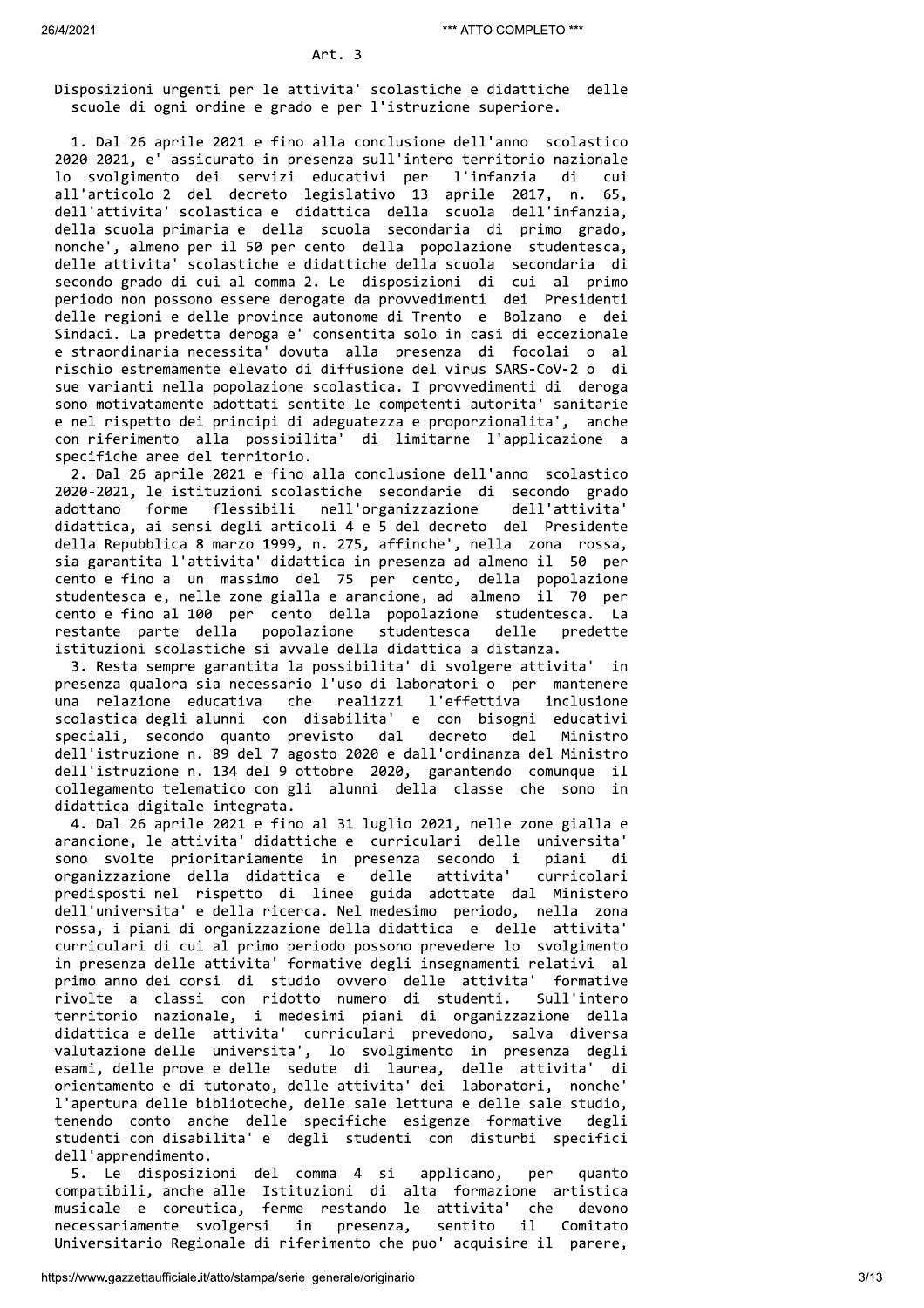per i Conservatori di Musica, del Comitato Territoriale di Coordinamento (CO.TE.CO.) e, per le Accademie e gli ISIA, della competente Conferenza dei Direttori, nonche' alle attivita' delle altre istituzioni di alta formazione collegate alle universita'.

# Art. 4

### Attivita' dei servizi di ristorazione

1. Dal 26 aprile 2021, nella zona gialla, sono consentite le attivita' dei servizi di ristorazione, svolte da qualsiasi esercizio, con consumo al tavolo esclusivamente all'aperto, anche a cena, nel rispetto dei limiti orari agli spostamenti di cui ai provvedimenti adottati in attuazione dell'articolo 2 del decreto-legge n. 19 del 2020, nonche' da protocolli e linee guida adottati ai sensi dell'articolo 1, comma 14, del decreto-legge n. 33 del 2020. Resta consentita senza limiti di orario la ristorazione negli alberghi e in altre strutture ricettive limitatamente ai propri clienti, che siano ivi alloggiati.

2. Dal 1º giugno 2021, nella zona gialla, le attivita' dei servizi di ristorazione, svolte da qualsiasi esercizio, sono consentite anche al chiuso, con consumo al tavolo, dalle ore 5:00 fino alle ore 18:00, nel rispetto di protocolli e linee guida adottati ai sensi dell'articolo 1, comma 14, del decreto-legge n. 33 del 2020.

# Art. 5

## Spettacoli aperti al pubblico ed eventi sportivi

1. A decorrere dal 26 aprile 2021, in zona gialla, gli spettacoli aperti al pubblico in sale teatrali, sale da concerto, sale cinematografiche, live-club e in altri locali o spazi anche all'aperto sono svolti esclusivamente con posti a sedere preassegnati e a condizione che sia assicurato il rispetto della distanza interpersonale di almeno un metro sia per gli spettatori che non<br>siano abitualmente conviventi, sia per il personale. La capienza consentita non puo' essere superiore al 50 per cento di quella<br>massima autorizzata e il numero massimo di spettatori non puo' comunque essere superiore a 1.000 per gli spettacoli all'aperto e a 500 per gli spettacoli in luoghi chiusi, per ogni singola sala. Le attivita' devono svolgersi nel rispetto di linee guida adottate ai sensi dell'articolo 1, comma 14, del decreto-legge n. 33 del 2020. Restano sospesi gli spettacoli aperti al pubblico quando non e' possibile assicurare il rispetto delle condizioni di cui al presente articolo, nonche' le attivita' che abbiano luogo in sale da ballo, discoteche e locali assimilati.

2. A decorrere dal 1º giugno 2021, in zona gialla, la disposizione di cui al comma 1 si applica anche agli eventi e alle competizioni di livello agonistico e riconosciuti di preminente interesse nazionale con provvedimento del Comitato olimpico nazionale italiano (CONI) e del Comitato italiano paralimpico (CIP), riguardanti gli sport<br>individuali e di squadra, organizzati dalle rispettive federazioni sportive nazionali, discipline sportive associate, enti di promozione sportiva ovvero da organismi sportivi internazionali. La capienza consentita non puo' essere superiore al 25 per cento di quella massima autorizzata e, comunque, il numero massimo di spettatori non puo' essere superiore a 1.000 per impianti all'aperto e a 500 per impianti al chiuso. Le attivita' devono svolgersi nel rispetto delle linee guida adottate dalla Presidenza del Consiglio dei ministri Dipartimento per lo sport, sentita la Federazione medico sportiva<br>italiana (FMSI), sulla base di criteri definiti dal Comitato tecnico-scientifico. Quando non e' possibile assicurare il rispetto delle condizioni di cui al presente articolo, gli eventi e le competizioni sportive, di cui al presente comma, si svolgono senza la presenza di pubblico.

3. In zona gialla, in relazione all'andamento della situazione epidemiologica e alle caratteristiche dei siti e degli eventi all'aperto, puo' essere stabilito un diverso numero massimo di spettatori, nel rispetto dei principi fissati dal Comitato tecnico-scientifico, con linee guida idonee a prevenire o ridurre il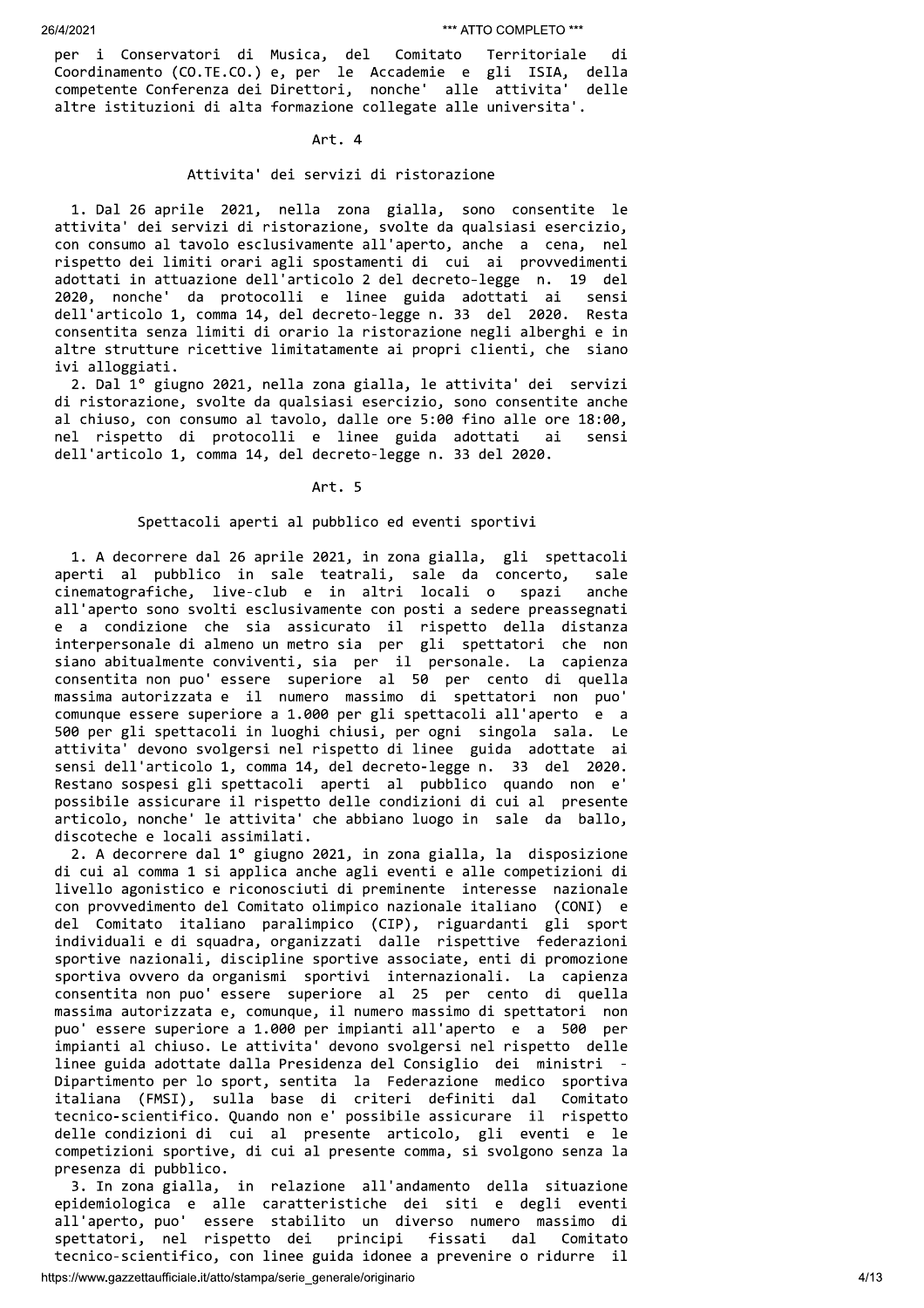20082<br>
and the district of the statistic particle of the statistic of the statistic of the statistic of the statistic of the statistic of the statistic of the statistic of the statistic of the statistic of the statistic o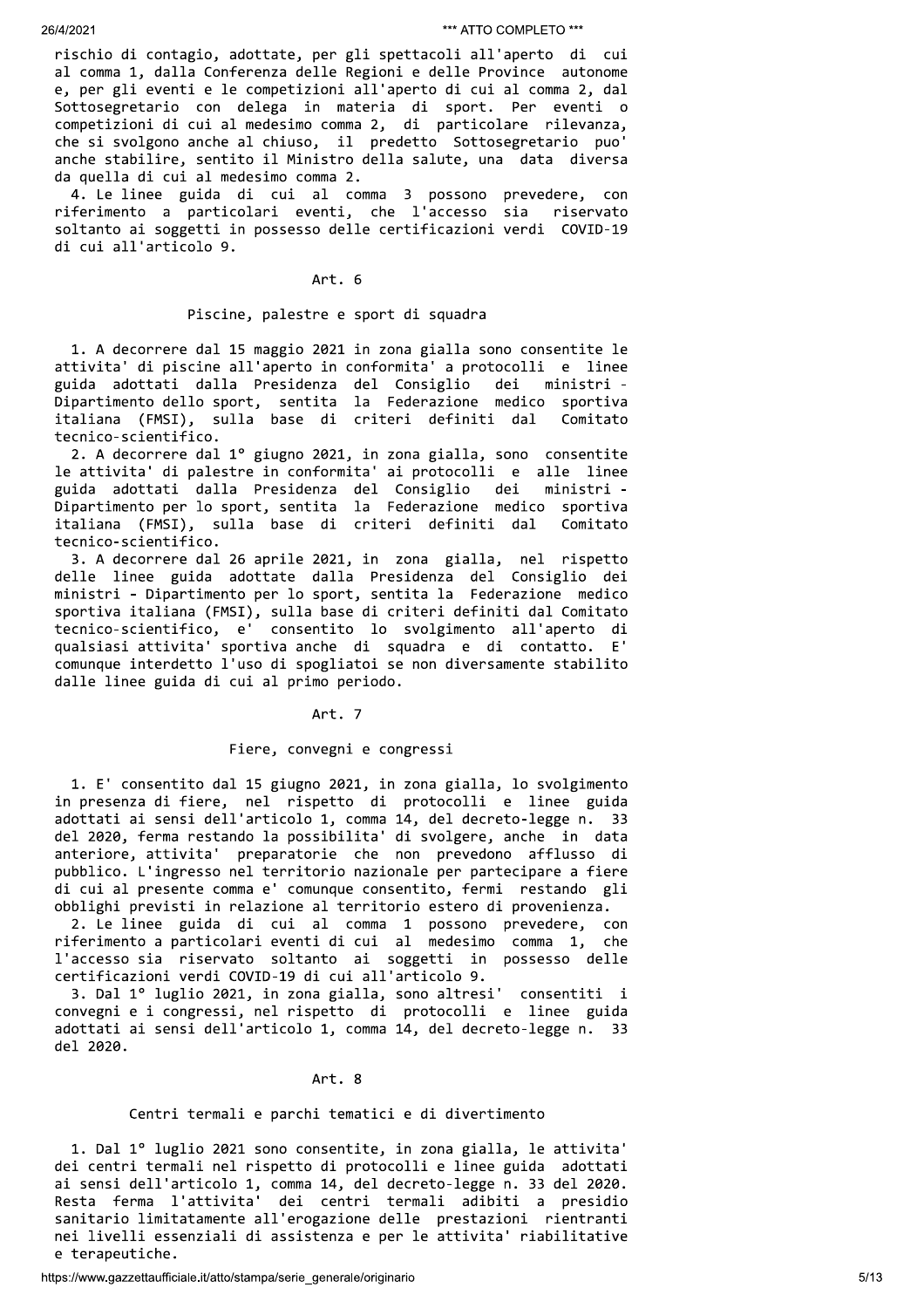2. Dalla medesima data di cui al comma 1, in zona gialla, sono consentite le attivita' dei parchi tematici e di divertimento, nel rispetto di protocolli e linee guida adottati ai sensi dell'articolo 1, comma 14, del decreto-legge n. 33 del 2020.

## Art. 9

### Certificazioni verdi COVID-19

1. Ai fini del presente articolo valgono le seguenti definizioni: a) certificazioni verdi COVID-19: le certificazioni comprovanti lo stato di avvenuta vaccinazione contro il SARS-CoV-2 o guarigione dall'infezione da SARS-CoV-2, ovvero l'effettuazione di un test molecolare o antigenico rapido con risultato negativo al virus SARS-CoV-2;

b) vaccinazione: le vaccinazioni anti-SARS-CoV-2 effettuate nell'ambito del Piano strategico nazionale dei vaccini per la prevenzione delle infezioni da SARS-CoV-2;

c) test molecolare: test molecolare di amplificazione dell'acido nucleico (NAAT), quali le tecniche di reazione a catena della polimerasi-trascrittasi inversa (RT-PCR), amplificazione isotermica mediata da loop (LAMP) e amplificazione mediata da trascrizione (TMA), utilizzato per rilevare la presenza dell'acido ribonucleico (RNA) del SARS-CoV-2, riconosciuto dall'autorita' sanitaria ed effettuato da operatori sanitari;

d) test antigenico rapido: test basato sull'individuazione di proteine virali (antigeni) mediante immunodosaggio a flusso laterale, .<br>riconosciuto dall'autorita' sanitaria ed effettuato da operatori sanitari:

e) Piattaforma nazionale digital green certificate (Piattaforma nazionale-DGC) per l'emissione e validazione delle certificazioni verdi COVID-19: sistema informativo nazionale per il rilascio, la verifica e l'accettazione di certificazioni COVID-19 interoperabili a livello nazionale ed europeo.

2. Le certificazioni verdi COVID-19 sono rilasciate al fine di attestare una delle seguenti condizioni:

a) avvenuta vaccinazione anti-SARS-CoV-2,  $a1$ termine del prescritto ciclo;

b) avvenuta guarigione da COVID-19, con contestuale cessazione dell'isolamento prescritto in seguito ad infezione da SARS-CoV-2, disposta in ottemperanza ai criteri stabiliti con le circolari del Ministero della salute;

c) effettuazione di test antigenico rapido o molecolare con esito negativo al virus SARS-CoV-2.

3. La certificazione verde COVID-19 di cui al comma 2, lettera a), ha una validita' di sei mesi a far data dal completamento del ciclo vaccinale ed e' rilasciata, su richiesta dell'interessato, in formato cartaceo o digitale, dalla struttura sanitaria ovvero dall'esercente professione sanitaria che effettua vaccinazione  $1a$ la - e contestualmente alla stessa, al termine del prescritto ciclo, e reca indicazione del numero di dosi somministrate rispetto al numero di dosi previste per l'interessato. Contestualmente al rilascio,  $1a$ predetta struttura sanitaria, ovvero il predetto esercente  $1a$ professione sanitaria, anche per il tramite dei sistemi informativi regionali, provvede a rendere disponibile detta certificazione nel fascicolo sanitario elettronico dell'interessato.

4. La certificazione verde COVID-19 di cui al comma 2, lettera b), ha una validita' di sei mesi a far data dall'avvenuta guarigione di cui al comma 2, lettera b), ed e' rilasciata, su richiesta dell'interessato, in formato cartaceo o digitale, dalla struttura presso la quale e' avvenuto il ricovero del paziente affetto da COVID-19, ovvero, per i pazienti non ricoverati, dai medici di medicina generale e dai pediatri di libera scelta, ed e' resa disponibile nel fascicolo sanitario elettronico dell'interessato. La certificazione di cui al presente comma cessa di avere validita' qualora, nel periodo di vigenza semestrale, l'interessato venga identificato come caso accertato positivo al SARS-CoV-2. Le certificazioni di guarigione rilasciate precedentemente alla data di entrata in vigore del presente decreto sono valide per sei mesi a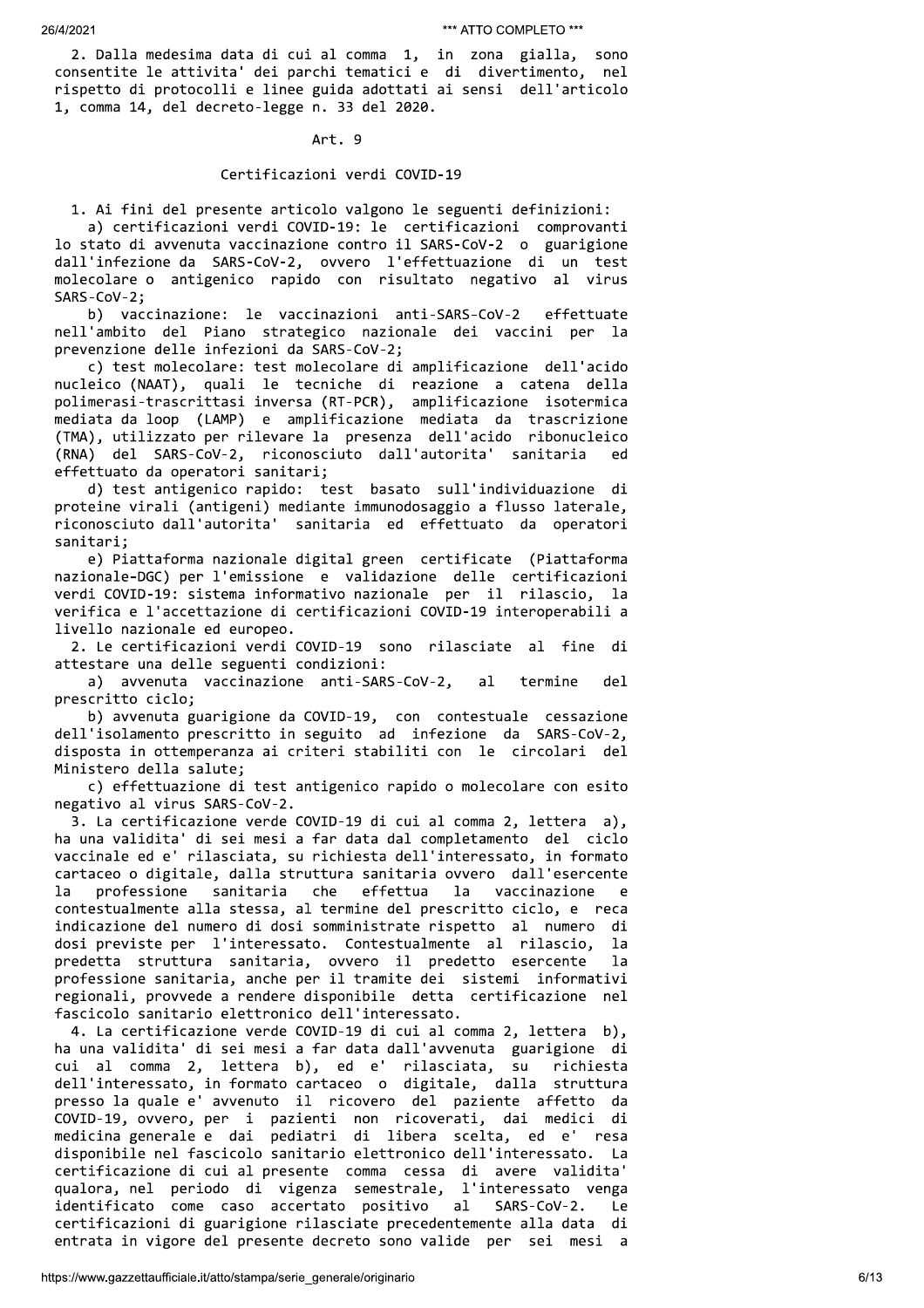decorrere dalla data indicata nella certificazione, salvo che il soggetto venga nuovamente identificato come caso accertato positivo al SARS-CoV-2.

5. La certificazione verde COVID-19 di cui al comma 2, lettera c), ha una validita' di quarantotto ore dall'esecuzione del test ed e' prodotta, su richiesta dell'interessato, in formato cartaceo o digitale, dalle strutture sanitarie pubbliche da quelle private autorizzate o accreditate e dalle farmacie che svolgono i test di cui al comma 1, lettere c) e d), ovvero dai medici di medicina generale o pediatri di libera scelta.

6. Le certificazioni verdi COVID-19 rilasciate ai sensi del comma 2 riportano esclusivamente i dati indicati nell'allegato 1 e possono essere rese disponibili all'interessato anche con le modalita' di cui al decreto del Presidente del Consiglio dei ministri 8 agosto 2013, pubblicato nella Gazzetta Ufficiale n. 243 del 16 ottobre 2013.

7. Coloro che abbiano gia' completato il ciclo di vaccinazione alla data di entrata in vigore del presente decreto, possono richiedere la certificazione verde COVID-19 alla struttura che ha erogato il trattamento sanitario ovvero alla Regione o alla Provincia autonoma in cui ha sede la struttura stessa.

8. Le certificazioni verdi COVID-19 rilasciate in conformita'  $a<sup>1</sup>$ diritto vigente negli Stati membri dell'Unione europea sono riconosciute, come equivalenti a quelle disciplinate dal presente articolo e valide ai fini del presente decreto se conformi ai criteri definiti con circolare del Ministero della salute. Le certificazioni rilasciate in uno Stato terzo a seguito di una vaccinazione riconosciuta nell'Unione europea e validate da uno Stato membro dell'Unione, sono riconosciute come equivalenti a quelle disciplinate dal presente articolo e valide ai fini del presente decreto se conformi ai criteri definiti con circolare del Ministero della salute.

9. Le disposizioni di cui al presente articolo sono applicabili in ambito nazionale fino alla data di entrata in vigore degli atti delegati per l'attuazione delle disposizioni di cui al regolamento del Parlamento europeo e del Consiglio su un quadro per il rilascio, la verifica e l'accettazione di certificazioni interoperabili relativi alla vaccinazione, ai test e alla guarigione per agevolare la libera circolazione all'interno dell'Unione Europea durante la pandemia di COVID-19 che abiliteranno l'attivazione della Piattaforma nazionale - DGC.

10. Con decreto del Presidente del Consiglio dei ministri, adottato di concerto con i Ministri della salute, per l'innovazione tecnologica e la transizione digitale e dell'economia e delle finanze, sentito il Garante per la protezione dei dati personali, individuate le specifiche tecniche assicurare sono per l'interoperabilita' delle certificazioni verdi COVID-19  $\mathbf{e}$  $1a$ Piattaforma nazionale -DGC, nonche' tra questa e le analoghe piattaforme istituite negli altri Stati membri dell'Unione europea, tramite il Gateway europeo. Con il medesimo decreto sono indicati i dati che possono essere riportati nelle certificazioni verdi COVID-19, le modalita' di aggiornamento delle certificazioni, le caratteristiche e le modalita' di funzionamento della Piattaforma nazionale -DCG, la struttura dell'identificativo univoco delle certificazioni verdi COVID-19 e del codice a barre interoperabile che consente di verificare l'autenticita', la validita' e l'integrita' delle stesse, l'indicazione dei soggetti deputati al controllo delle certificazioni, i tempi di conservazione dei dati raccolti ai fini dell'emissione delle certificazioni, e le misure per assicurare la protezione dei dati personali contenuti nelle certificazioni. Nelle more dell'adozione del predetto decreto, le certificazioni verdi COVID-19 rilasciate a decorrere dalla data di entrata in vigore del presente decreto dalle strutture sanitarie pubbliche e private, dalle farmacie, dai medici di medicina generale e pediatri di libera scelta ai sensi dei commi 3, 4 e 5, assicurano la completezza degli elementi indicati nell'allegato 1.

11. Dal presente articolo non devono derivare nuovi o maggiori oneri per la finanza pubblica e le amministrazioni interessate provvedono alla relativa attuazione nei limiti delle risorse disponibili a legislazione vigente.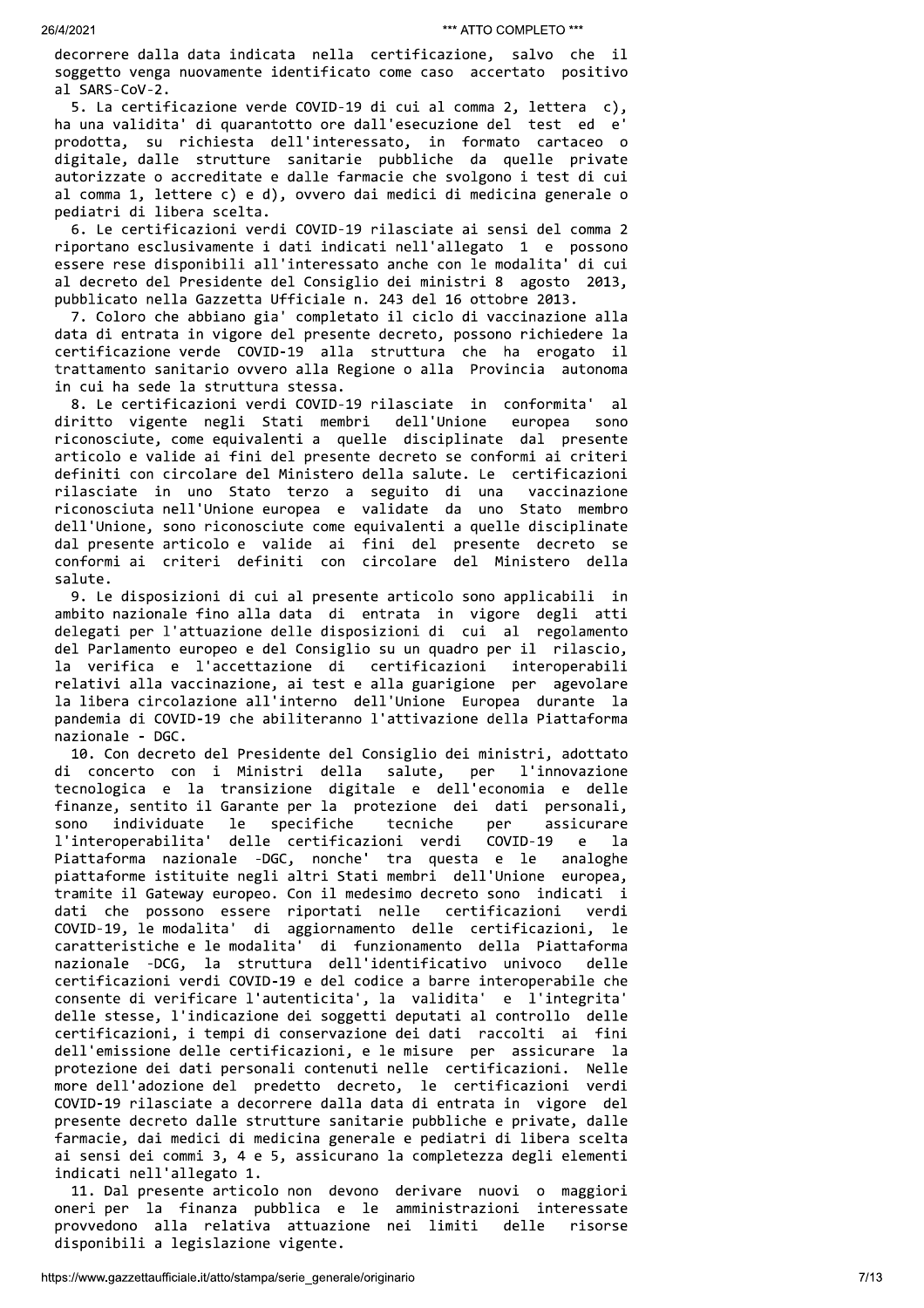Art. 10

# Modifiche al decreto-legge 5 marzo 2020, n. 19 e al decreto-legge 16 maggio 2020, n. 33

1. All'articolo 1, il comma 1, del decreto-legge 25 marzo 2020, n. 19, convertito, con modificazioni, dalla legge 22 maggio 2020, n. 35, le parole «fino al 30 aprile 2021» sono sostituite dalle seguenti: «fino al 31 luglio 2021»;

2. All'articolo 3, comma 1, del decreto-legge 16 maggio 2020, n. 33, convertito, con modificazioni, dalla legge 14 luglio 2020, n. 74, le parole «30 aprile 2021» sono sostituite dalle seguenti: «31 luglio  $2021$ ».

3. Resta fermo, per quanto non modificato dal presente decreto, quanto previsto dal decreto-legge n. 19 del 2020 e dal decreto-legge n. 33 del 2020.

# Art. 11

### Proroga dei termini correlati con  $1<sub>o</sub>$ stato di emergenza epidemiologica da COVID-19

1. I termini previsti dalle disposizioni legislative di cui all'allegato 2 sono prorogati fino al 31 luglio 2021, e le relative disposizioni vengono attuate nei limiti delle risorse disponibili autorizzate a legislazione vigente.

### Art. 12

Misure in materia di trasporto aereo di linea di passeggeri

1. All'articolo 85, comma 5, del decreto-legge 14 agosto 2020, 104, convertito, con modificazioni, dalla legge 13 ottobre 2020, n. 126, dopo le parole «che ne abbiano fatto ovvero ne facciano richiesta.», e' aggiunto il seguente periodo: «L'importo di ciascuna anticipazione non puo' essere superiore all'indennizzo richiesto e documentato sulla base dei criteri indicati dal decreto del Ministro dello sviluppo economico di cui al citato articolo 79, comma 2, e dei consolidati indirizzi interpretativi adottati dalla Commissione<br>europea in riferimento alle misure di aiuto di Stato a sostegno dell'economia nell'emergenza da COVID-19.».

2. Per le finalita' di cui al comma 1, le somme iscritte nel conto dei residui per l'anno 2021 sul pertinente capitolo dello stato di previsione del Ministero dello sviluppo economico ai sensi all'articolo 79, comma 7, del decreto-legge 17 marzo 2020, n. 18, convertito, con modificazioni, dalla legge 24 aprile 2020, n. 27, possono essere utilizzate nel medesimo anno.

### Art. 13

### Sanzioni

1. La violazione delle disposizioni di cui agli articoli 1, 2, 3, 4, 5, 6, 7 e 8, e' sanzionata ai sensi dell'articolo 4 del decreto-legge n. 19 del 2020. Resta fermo quanto previsto dall'articolo 2, comma 2-bis, del decreto-legge n. 33 del 2020.

2. Alle condotte previste dagli articoli 476, 477, 479, 480, 481, 482, 489, anche se relativi ai documenti informatici di cui all'articolo 491-bis, del codice penale, aventi ad oggetto le certificazioni verdi COVID-19 di cui all'articolo 9, comma 2, si applicano le pene stabilite nei detti articoli.

# Art. 14

# Entrata in vigore

1. Il presente decreto entra in vigore il giorno successivo a quello della sua pubblicazione nella Gazzetta Ufficiale della Repubblica italiana e sara' presentato alle Camere per la conversione in legge.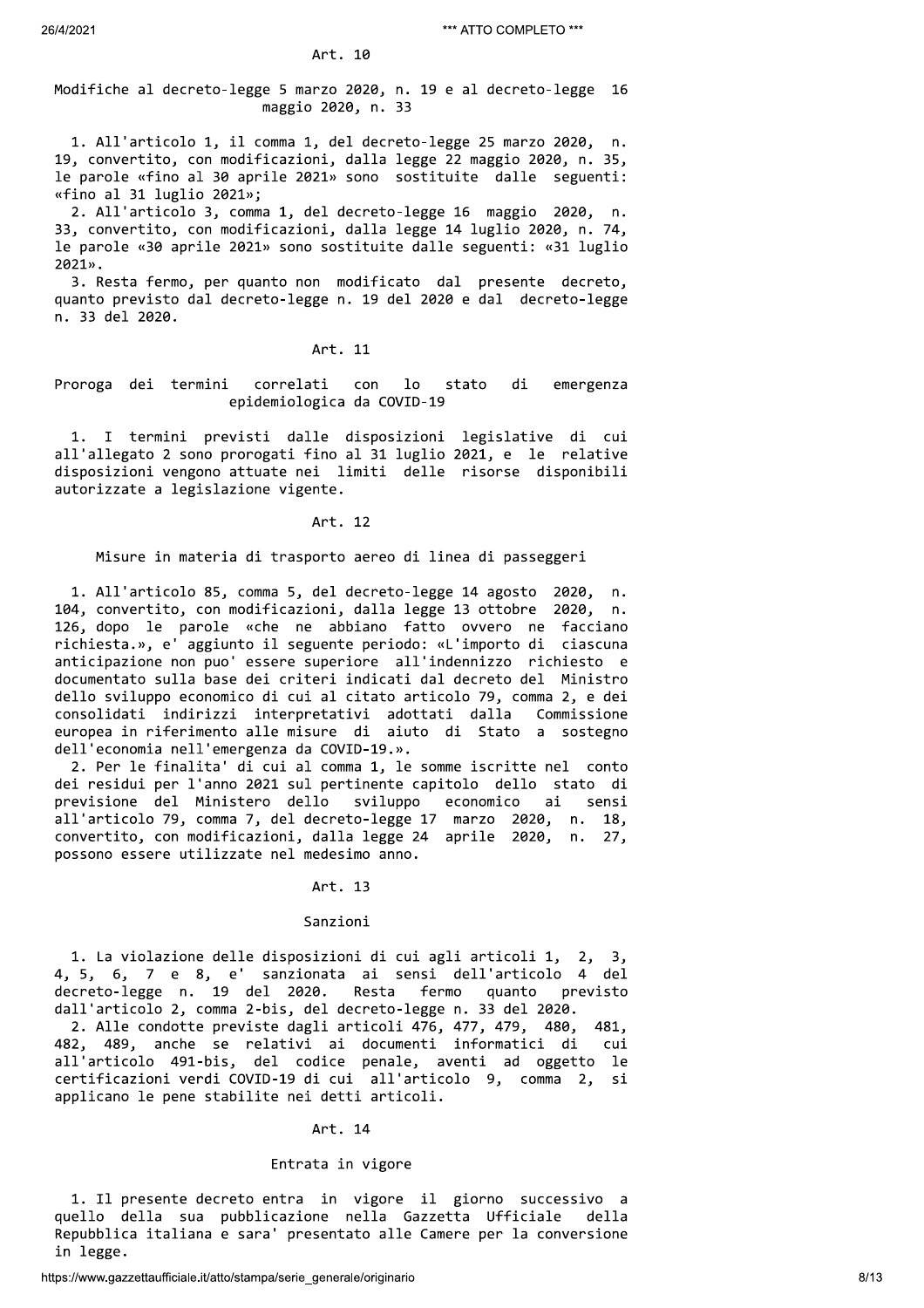Il presente decreto, munito del sigillo dello Stato, sara' inserito nella Raccolta ufficiale degli atti normativi della Repubblica italiana. E' fatto obbligo a chiunque spetti di osservarlo e di farlo osservare.

Dato a Roma, addi' 22 aprile 2021

MATTARELLA

Draghi, Presidente del Consiglio dei ministri

Speranza, Ministro della salute

Visto, il Guardasigilli: Cartabia

Allegato 1 (ART. 9 - Certificazioni verdi  $COVID-19)$ 

**TABELLA** CONTENUTI ESSENZIALI DELLE CERTIFICAZIONI VERDI COVID-19 DI CUI ALL'ARTICOLO 1, COMMA 2

1. Certificazione verde COVID-19 di avvenuta vaccinazione:

Cognome e nome

name:  $\text{sum}(\mathsf{s})$  and  $\text{forename}(\mathsf{s})$ ;

Data di nascita

date of birth;

Malattia o agente bersaglio: COVID-19

disease or agent targeted: COVID-19;

Tipo di Vaccino

vaccine/prophylaxis;

Prodotto medico vaccinale (codice AIC e denominazione del vaccino)

vaccine medicinal product;

Produttore o titolare dell'autorizzazione all'immissione in commercio del vaccino

vaccine marketing authorization holder or manufacturer;

Numero della dose effettuata e numero totale di dosi previste per l'intestatario del certificato

number in a series of vaccinations/doses and the overall number of doses in the series;

Data dell'ultima somministrazione effettuata;

date of vaccination, indicating the date of the latest dose received;

Stato membro di vaccinazione

Member State of vaccination;

Struttura che detiene il certificato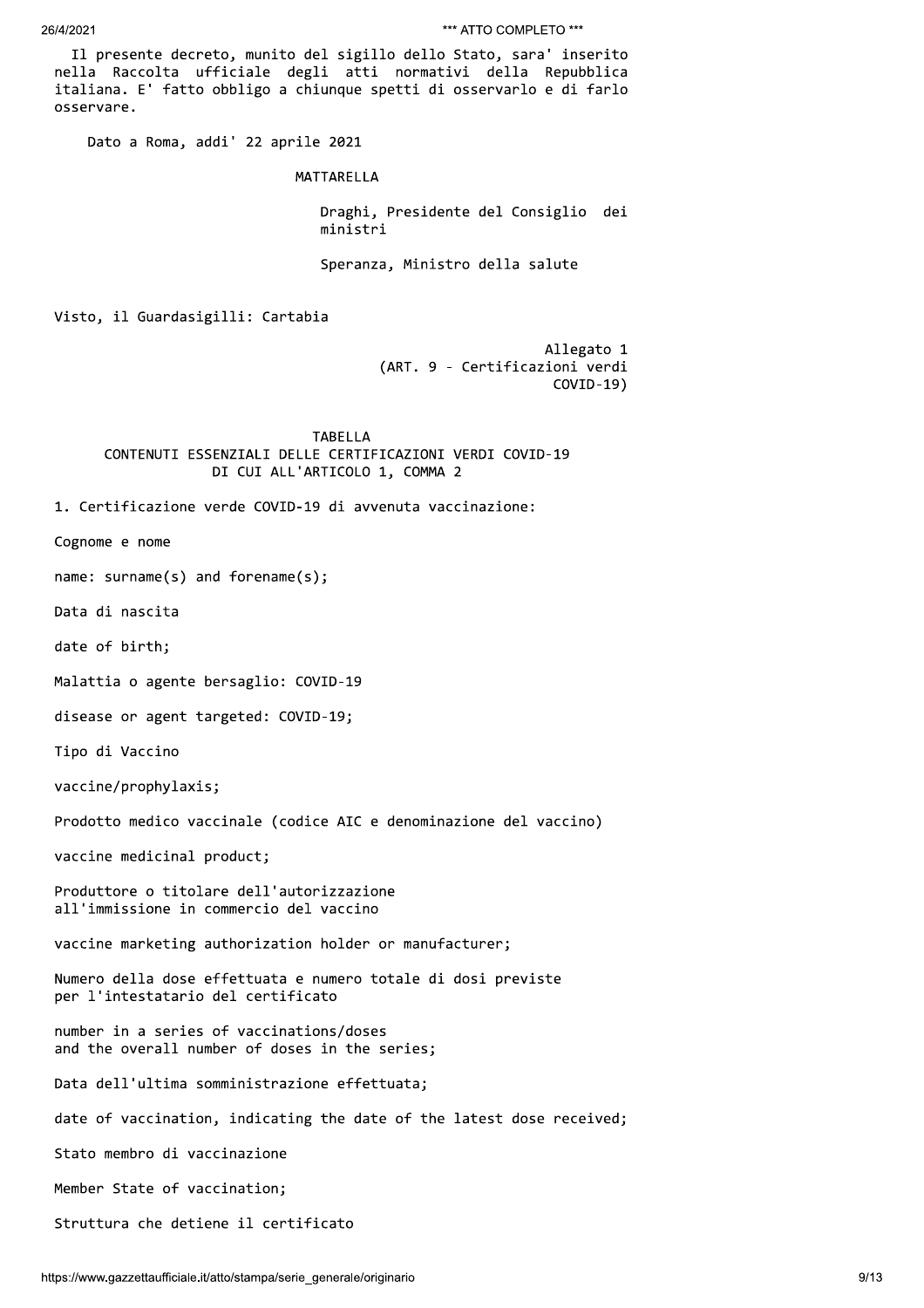```
26/4/2021
```
certificate issuer; Identificativo univoco del certificato unique certificate identifier. 2. Certificazione verde COVID-19 di guarigione: Cognome e nome name: surname(s) and forename(s); Data di nascita date of birth; Malattia o agente bersaglio che ha colpito il cittadino: COVID-19 disease or agent the citizen has recovered from: COVID-19; Data del primo test positivo date of first positive test result; Stato membro in cui e' stata certificata l'avvenuta guarigione Member State of test; Struttura che ha rilasciato il certificato certificate issuer; Validita' del certificato dal ... al: certificate valid from ... until; Identificativo univoco del certificato unique certificate identifier. 3. Certificazione verde COVID-19 di test antigenico rapido o molecolare con esito negativo: Cognome e nome name: surname(s) and forename(s); Data di nascita date of birth; Malattia o agente bersaglio: COVID-19 disease or agent targeted: COVID-19; Tipologia di test effettuato the type of test; Nome del test test name; Produttore del test test manufacturer;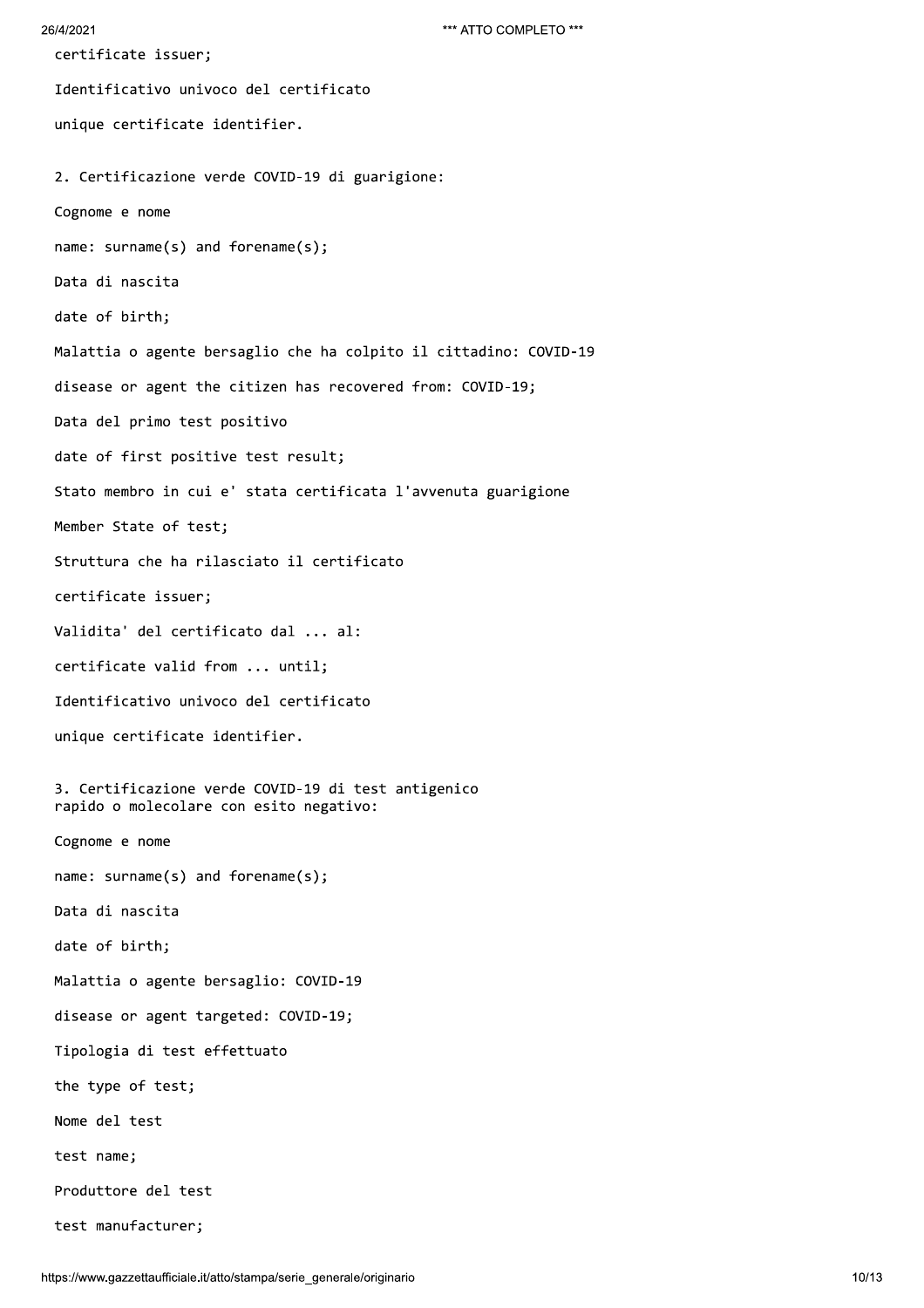### 26/4/2

<sup>\*\*\*</sup>ATTO<br>Data e orario della raccolta del campione del test<br>date and time of the test sample collection;<br>Data e orario del risultato del test<br>date and time of the test result production;<br>Risultato del test

| 26/4/2021 | *** ATTO COMPLETO ***                                                                                                                                                                                                                                                                                                                                                                                                                                                                         |
|-----------|-----------------------------------------------------------------------------------------------------------------------------------------------------------------------------------------------------------------------------------------------------------------------------------------------------------------------------------------------------------------------------------------------------------------------------------------------------------------------------------------------|
|           | Data e orario della raccolta del campione del test                                                                                                                                                                                                                                                                                                                                                                                                                                            |
|           | date and time of the test sample collection;                                                                                                                                                                                                                                                                                                                                                                                                                                                  |
|           | Data e orario del risultato del test                                                                                                                                                                                                                                                                                                                                                                                                                                                          |
|           | date and time of the test result production;                                                                                                                                                                                                                                                                                                                                                                                                                                                  |
|           | Risultato del test                                                                                                                                                                                                                                                                                                                                                                                                                                                                            |
|           | result of the test;                                                                                                                                                                                                                                                                                                                                                                                                                                                                           |
|           | Centro o struttura in cui e' stato effettuato il test                                                                                                                                                                                                                                                                                                                                                                                                                                         |
|           | testing center or facility;                                                                                                                                                                                                                                                                                                                                                                                                                                                                   |
|           | Stato membro in cui e' effettuato il test                                                                                                                                                                                                                                                                                                                                                                                                                                                     |
|           | Member State of test;                                                                                                                                                                                                                                                                                                                                                                                                                                                                         |
|           | Struttura che detiene il certificato                                                                                                                                                                                                                                                                                                                                                                                                                                                          |
|           | certificate issuer;                                                                                                                                                                                                                                                                                                                                                                                                                                                                           |
|           | Identificativo univoco del certificato                                                                                                                                                                                                                                                                                                                                                                                                                                                        |
|           | unique certificate identifier.                                                                                                                                                                                                                                                                                                                                                                                                                                                                |
|           |                                                                                                                                                                                                                                                                                                                                                                                                                                                                                               |
|           | n. 18, convertito, con modificazioni, dalla legge 24                                                                                                                                                                                                                                                                                                                                                                                                                                          |
| 1         | degli enti del Servizio sanitario nazionale                                                                                                                                                                                                                                                                                                                                                                                                                                                   |
| 2         | Articolo 5-bis, commi 1 e 3, del decreto-legge 17 marzo<br>2020, n. 18, convertito, con modificazioni, dalla legge<br>24 aprile 2020, n. 27 Disposizioni finalizzate a<br>facilitare l'acquisizione di dispositivi di protezione e<br>medicali                                                                                                                                                                                                                                                |
| 3         | 18, convertito, con modificazioni, dalla legge 24 aprile<br>2020, n. 27 Permanenza in servizio del personale<br>sanitario                                                                                                                                                                                                                                                                                                                                                                     |
| 4         | Articolo 12, comma 2, del decreto-legge 17 marzo 2020, n.<br>18, convertito, con modificazioni, dalla legge 24 aprile<br>2020, n. 27 Disposizioni straordinarie per la produzione<br>di mascherine chirurgiche e dispositivi di protezione<br>individuale                                                                                                                                                                                                                                     |
| 5         | da COVID-19)<br>Articolo 2-bis, comma 3, del decreto-legge 17 marzo 2020,<br>aprile 2020, n. 27 Conferimento di incarichi temporanei a<br>laureati in medicina e chirurgia da parte delle aziende e<br>Articolo 15, comma 1, del decreto-legge 17 marzo 2020, n.<br>Articolo 17-bis, commi 1 e 6, del decreto-legge 17 marzo<br>2020, n. 18, convertito, con modificazioni, dalla legge<br>24 aprile 2020, n. 27 Disposizioni sul trattamento dei<br>dati personali nel contesto emergenziale |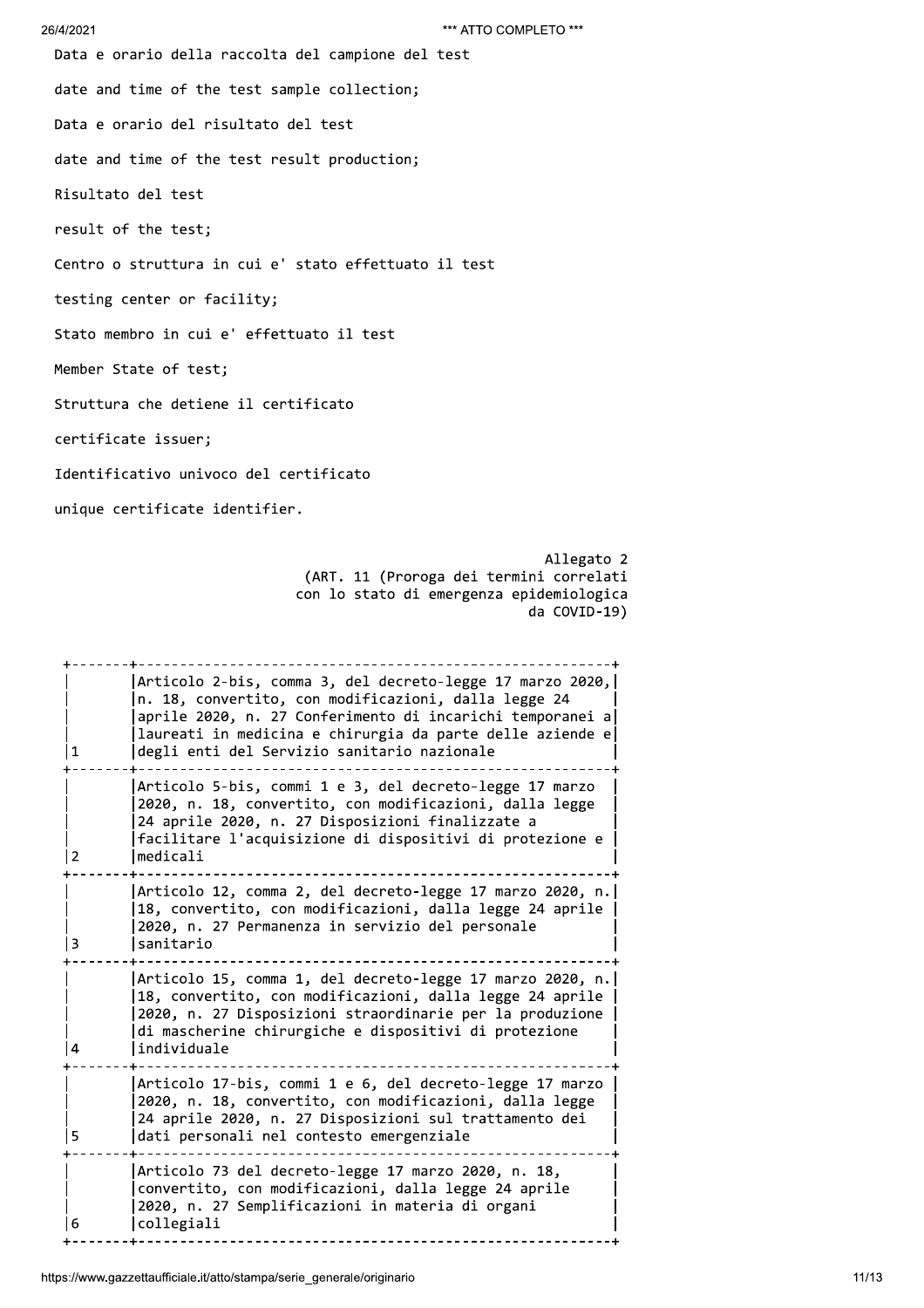|    | Articolo 73-bis del decreto-legge 17 marzo 2020, n. 18,<br>convertito, con modificazioni, dalla legge 24 aprile<br>2020, n. 27 Misure per la profilassi del personale delle<br>Forze di polizia, delle Forze armate e del Corpo<br>nazionale dei vigili del fuoco                                                     |
|----|-----------------------------------------------------------------------------------------------------------------------------------------------------------------------------------------------------------------------------------------------------------------------------------------------------------------------|
| 8  | Articolo 87, commi 6 e 7, del decreto-legge 17 marzo<br>2020, n. 18, convertito, con modificazioni, dalla legge<br>24 aprile 2020, n. 27 Dispensa temporanea dal servizio e<br>non computabilita' di alcuni periodi di assenza dal<br>servizio                                                                        |
| 9  | Articolo 101, comma 6-ter, del decreto-legge 17 marzo<br>2020, n. 18, convertito, con modificazioni, dalla legge<br>24 aprile 2020, n. 27 Misure urgenti per la continuita'<br>dell'attivita' formativa delle Universita' e delle<br>Istituzioni di alta formazione artistica musicale e<br>coreutica                 |
| 10 | Articolo 102, comma 6, del decreto-legge 17 marzo 2020,<br>n. 18, convertito, con modificazioni, dalla legge 24<br>aprile 2020, n. 27 Abilitazione all'esercizio della<br>professione di medico-chirurgo e ulteriori misure urgenti<br>in materia di professioni sanitarie                                            |
| 11 | Articolo 122, comma 4, del decreto-legge 17 marzo 2020,<br>n. 18, convertito, con modificazioni, dalla legge 24<br>aprile 2020, n. 27 Durata dell'incarico del Commissario<br>straordinario per l'attuazione e il coordinamento delle<br>misure di contenimento e contrasto dell'emergenza<br>epidemiologica COVID-19 |
| 12 | Articolo 1, comma 4-bis, del decreto-legge 8 aprile 2020,<br>n. 22, convertito, con modificazioni, dalla legge 6<br>giugno 2020, n. 41 Modalita' di svolgimento<br>dell'attivita' dei gruppi di lavoro per l'inclusione<br>scolastica                                                                                 |
| 13 | Articolo 3, comma 1, del decreto-legge 8 aprile 2020, n.<br>22, convertito, con modificazioni, dalla legge 6 giugno<br>2020, n. 41 Misure urgenti per la tempestiva adozione dei<br>provvedimenti del Ministero dell'istruzione                                                                                       |
| 14 | Articolo 6, comma 4, del decreto-legge 8 aprile 2020, n.<br>22, convertito, con modificazioni, dalla legge 6 giugno<br>2020, n. 41 Misure urgenti per lo svolgimento degli esami<br>di Stato di abilitazione all'esercizio delle professioni<br>e dei tirocini professionalizzanti e curriculari                      |
| 15 | Articolo 4 del decreto-legge 8 aprile 2020, n. 23,<br>convertito, con modificazioni, dalla legge 5 giugno 2020,<br>n. 40 Proroga delle forme semplificate di sottoscrizione<br>e comunicazione relative a contratti finanziari                                                                                        |
| 16 | Articolo 27-bis, comma 1, del decreto-legge 8 aprile<br>2020, n. 23, convertito, con modificazioni, dalla legge 5<br>giugno 2020, n. 40 Disposizioni in materia di<br>distribuzione dei farmaci agli assistiti                                                                                                        |
| 17 | Articolo 38, commi 1 e 6, del decreto-legge 8 aprile<br>2020, n. 23, convertito, con modificazioni, dalla legge 5<br>giugno 2020, n. 40 Disposizioni urgenti in materia<br>contrattuale per la medicina convenzionata                                                                                                 |
| 18 | Articolo 40, commi 1, 3 e 5, del decreto-legge 8 aprile<br>2020, n. 23, convertito, con modificazioni, dalla legge 5<br>giugno 2020, n. 40 Disposizioni urgenti in materia di<br>sperimentazione dei medicinali per l'emergenza<br>epidemiologica da COVID-19                                                         |